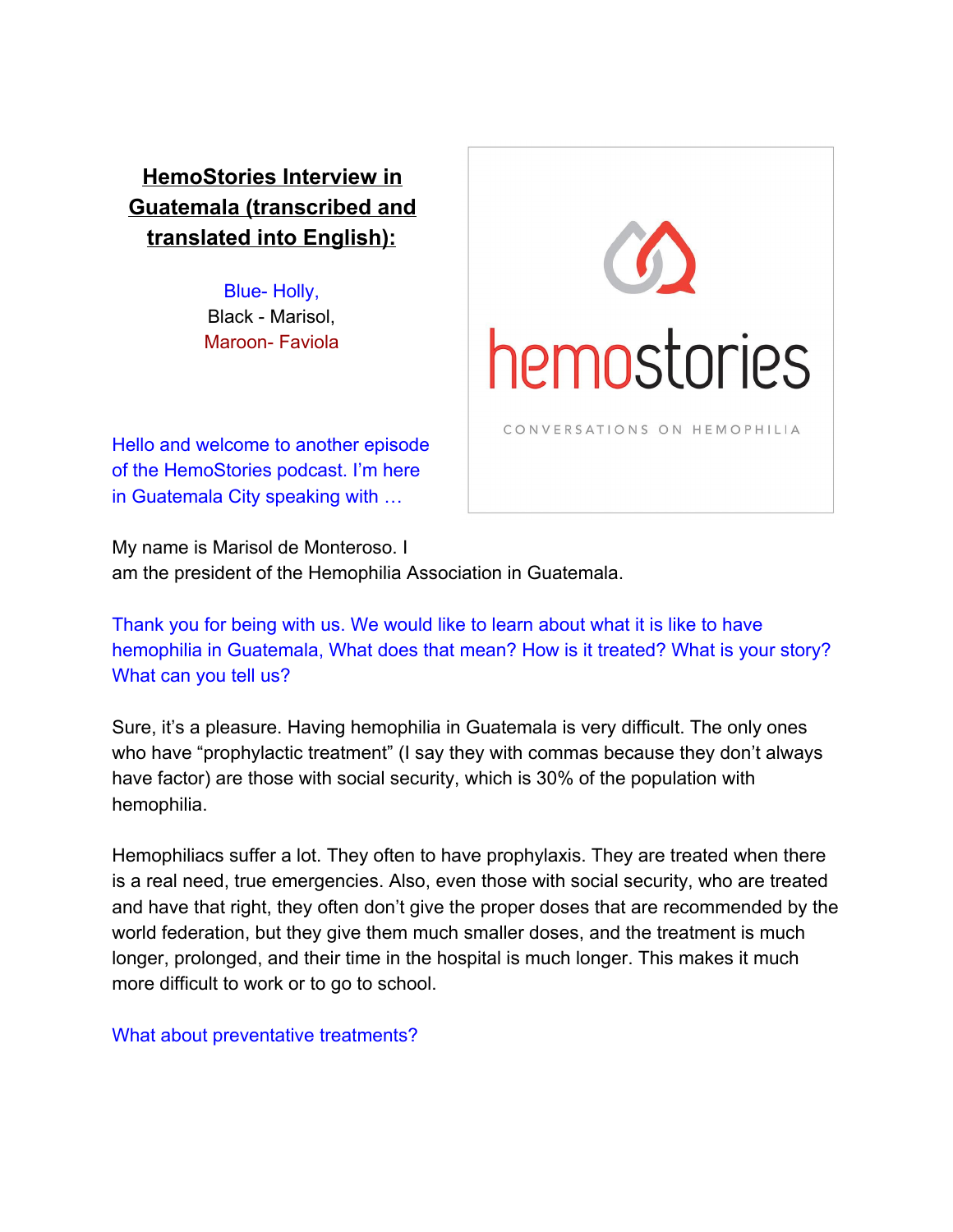Preventative? Preventative treatments are not given in Guatemala, definitely not. Treatments are only given as needed in severe cases. And the only preventative treatments go to, as I mentioned, those on Social Security (30% of the population).

But the problem here is that they give the same to everyone. A severe condition logically requires a lot more than a mild one, but here they give 15 factors or 12 factors every 15 days, or 24 per month out of 250 units per vial. For an adult, this in insufficient, right? So, for the majority, you can see on our website, we have many cases in photos of the damages they suffer: matrosis, the teeth, they can't pull them out, so their teeth are in bad shape, and what we do it try to teach them how to take care of them, how to maintain them, oral hygiene is so important. But sometimes the people live very far away, and often they can't attend.

## Yes, it is very serious, I can see. Earlier you said that people have died this year.

Yes, since 2010 until now, we have lost 24 patients. In the beginning, no one lived past 12 years of age. When I began attending meetings and trainings of the world federation, we began to implement the preventative care at home, right? Putting ice on injuries right away, going to the hospital. This has helped this generation reach adulthood. But, unfortunately, because of the economic shortage in our country, the corruption that we have, it has been even more difficult to get access to treatment and we have lost more than 20 patients.

## Explain a little more about the corruption and what you are saying that the economic situation for those who don't know.

I'll give you an example. Someone donated a treatment center to us. The minister of health was in agreement to sign a contract to enable us to secure it, but in the last two years, we have gone through six ministers of health, just in two years. And imagine the amount of time each president lasts

## They change.

They change. Usually this is because there are disagreements, or they are found to be doing things that are anomalies, which is the case now. There are prisoners from the president of the republic to high ministers and hospital directors, even including medics that help patients. So, all this has made things difficult for us. We couldn't get the contract signed because every time we were about to get it signed, the minister changed. Unfortunately, we lost the treatment center because it was paralyzed for four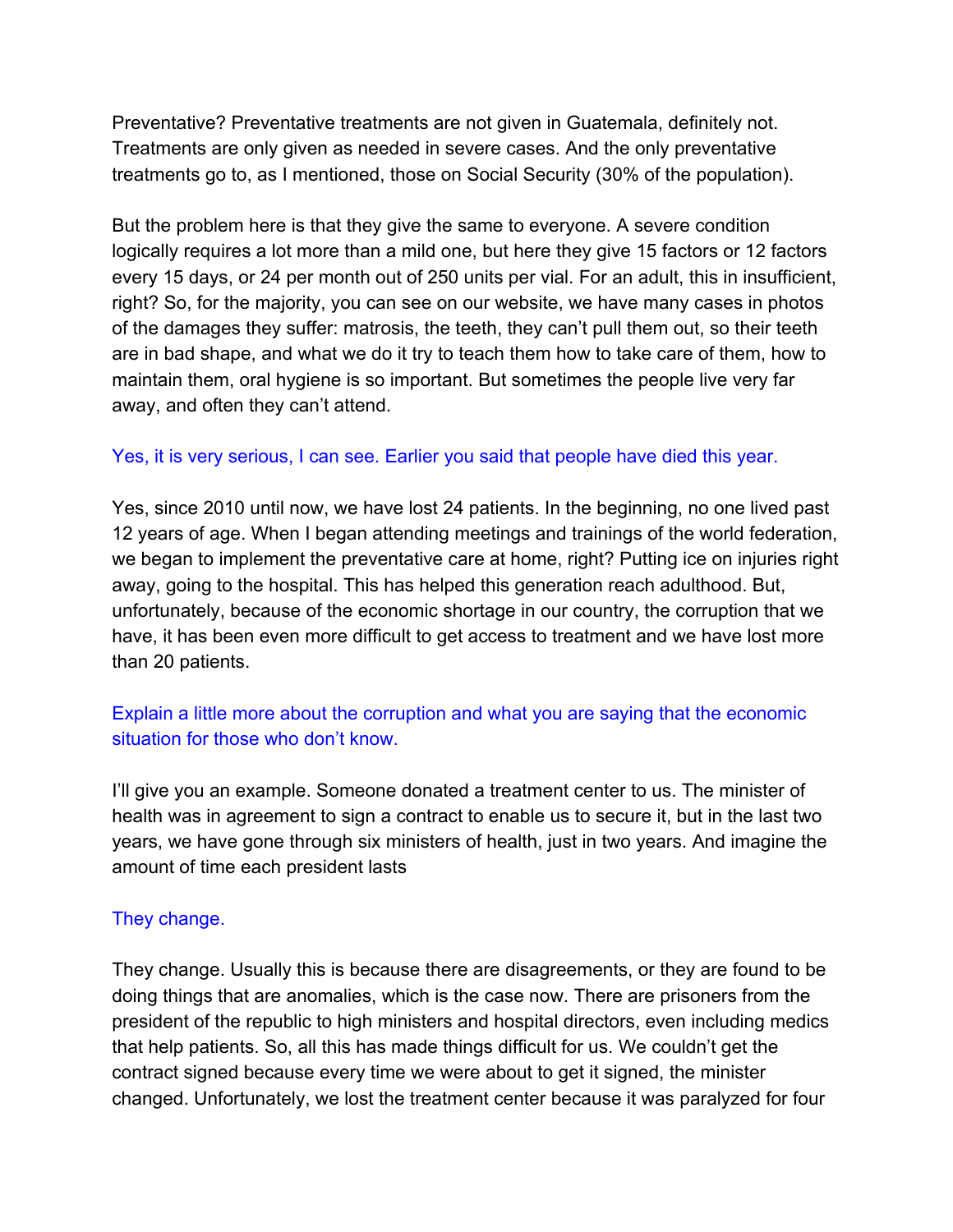years. They couldn't comply with what they had established. We never asked for a cent. We don't have any economic support of any kind and we didn't have any money to pay when rent payments had accumulated and such. In that case we had to undo things. People who had donated came so that everything would be legal. They saw everything we did and we had to let go of the center, sell everything inside, and pay off debts that had come from being in a place that wasn't ours.

# Wow, horrible. Tell us a little about your story, your son, and your experience with hemophilia.

When my son was born, I didn't know what hemophilia was. I hadn't even thought of it because I had no history with it and no one ever talked about it. One time I was cutting a baby toenail, and I cut a little off and it started to bleed a little, and it didn't stop. We were a little scared because he was bleeding a lot and it wasn't stopping, so we had to take him to the hospital. There, they didn't diagnose him because they didn't have that ability at that time. When my son was three, he had a bleed in his brain. Since there wasn't even diagnostic ability in the whole country or anything, the doctor looked at him and said he was a hemophiliac, just by looking at him, and that he had to go to the United States so that they could properly diagnose him and treat him because they didn't have factor 8 in Guatemala. So, we had to emergency travel to the US where they diagnosed and treated him. When we returned, we knew he was a hemophiliac. All of the costs of the trip and the purchase of the factor and the cost of bringing it back, well imagine, it was so great that we had to sell a house to be able to pay for that emergency.

# So, you knew he had hemophilia. What did you do? There wasn't an association or anything. What was your path?

Well, the the truth is that in those moments, one feels so alone, you know? And helpless. Because I had never heard of this. I didn't know who in our country who had it. I knew I had to start to learn how to bring factor into our country. And I had a feeling that I should start an association. I met a doctor who supported us a lot. And she worked with us to get it started. We worked during a period of 13 years with attorneys, paying for everything personally so they they would fight the law so that at least those with social security could get treated. That was the first purchase. That how the association began, taking from examples of other associations that we wrote to, who sent us statutes and such because we were - we didn't know anything, anything, anything!! It took two years to form, with statutes and everything, paying for everything ourselves. We achieved something established.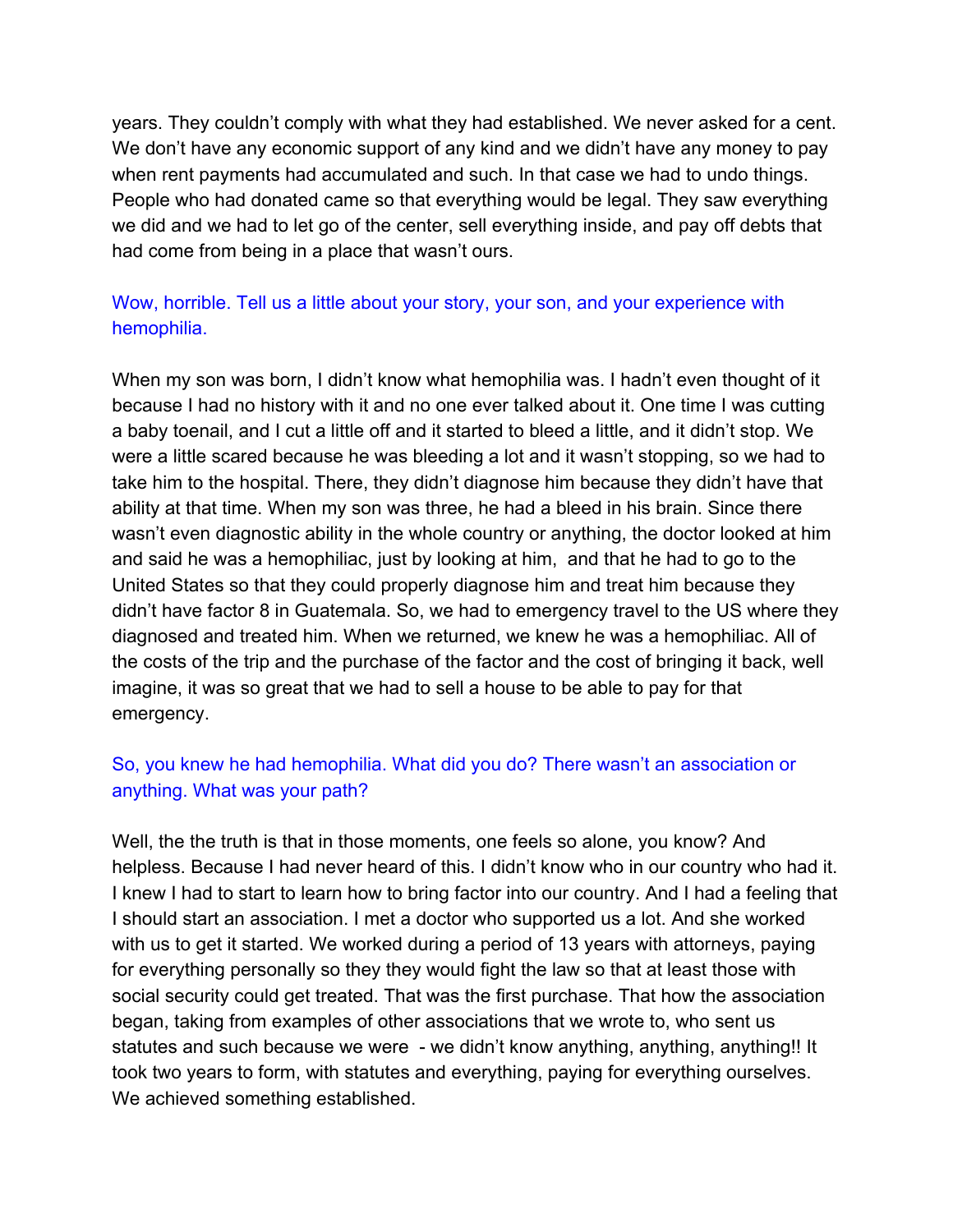What do you think you have achieved since the beginning of your experience with hemophilia to know? I imagine that the situation has changed a lot here in Guatemala.

Look, the situation really hasn't changed much. Even though we have wanted to do so much, because just the treatment center that they had donated, prophylaxis, was marvelous. From not having anything, not knowing anything, know having factor, well they made the purchase and there was factor in Guatemala. The national hospitals like San Juan de Dios only buy it on demand, but we keep working and trusting in God that we will continue one.

Thank you. Now we have a doctor joining us. This is doctor:

Faviola Valbert.

Thank you for being here. She just got here. She is going to talk to us about how hemophilia is treated here.

Perfect, it's a pleasure. Well in Guatemala we have very little access to treatment for hemophilia. About 16% of the population has access to a social security. Another small percentage, less that 5% has access to an insurance that can cover this illness. The other 80% of the hemophilia population is unprotected. The health administration doesn't cover prophylaxis for this illness. They only give treatment on demand (emergencies), which in many cases is with cryoprecipitate, in some cases with factor or with plasma recombinant that they use. With donations, the government buys factor. If a child or patient comes to the hospital and needs it, the government will buy factor, but always in quantities that are less than they need, and only in cases of emergencies. Only treatments as needed.

Normally the patients don't receive the doses that is recommended per kilo that they weigh, nor the dosis that they need for the pathology that they have. In the majority of the cases, they give two jars in the morning and two at night, and that is the standard treatment for all patients.

In the case of patients that have inhibitors, when they can, they buy treatment, Feiba or factor 7, but in the majority of occasions, where there is a serious complication, they give high doses of cryoprecipitate and the transfunde a lot, along with steroids. If it goes well, perfect. There are patients with whom they are able to stop the bleed, but there are others who die because they don't have access to factor.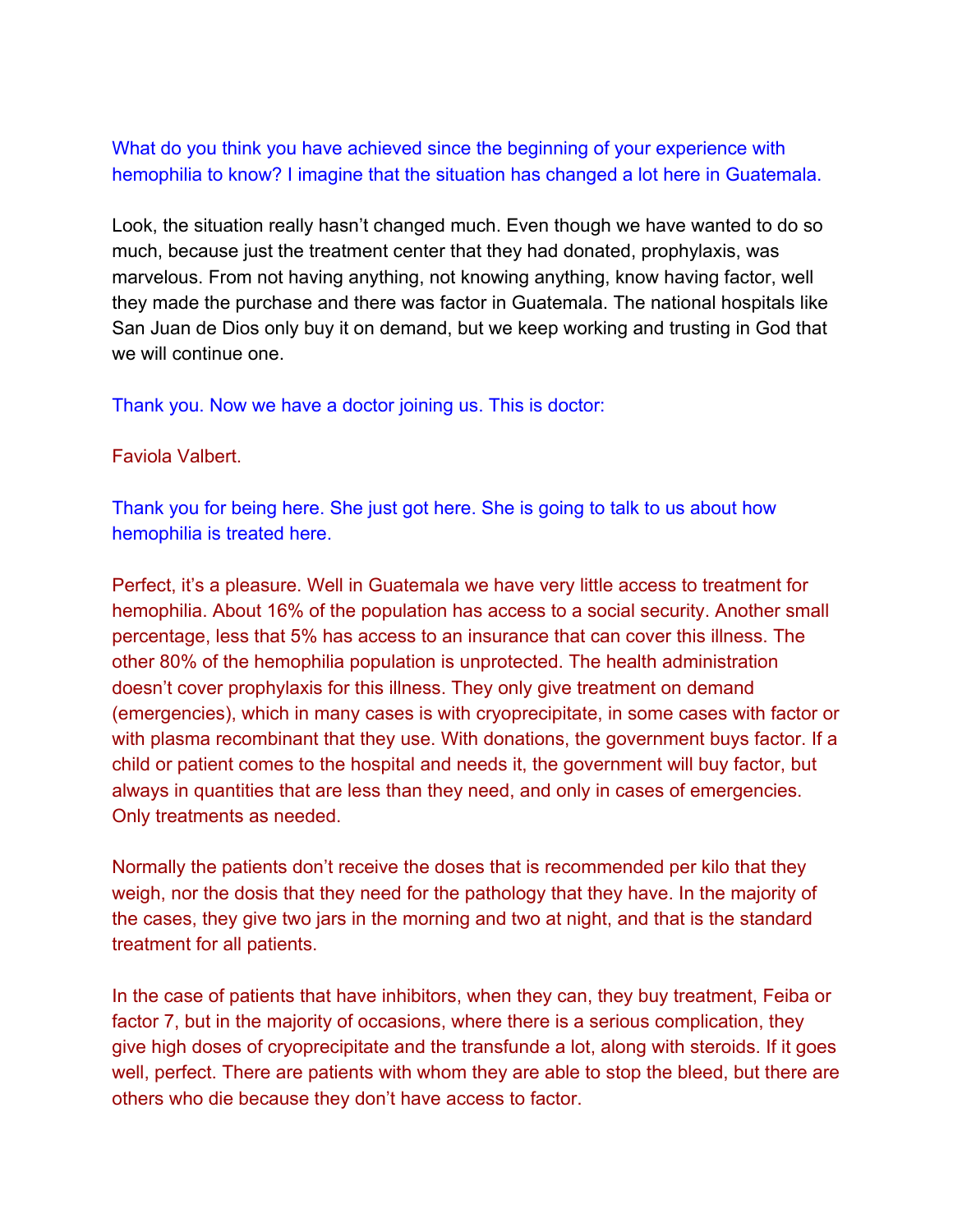### Devastating.

Okay. What does your association do? Do you have annual meetings? You try to educate people, but how and how often?

When we received enough donations, it was like a hook for people, so they were bringing their factor because we donated. It was obligatory to listed to the training first about how to cure yourself or rather how to treat yourself with first aid from home. We taught them about cleaning and how to do their dental care, oral hygiene is so important, the importance of putting ice on an injury right away, and the need to speak up about injuries they may have had but hid from people, and all of this to avoid them coming very sick to the hospital. We did this regularly every Friday, 4 times a month.

### **Mucho**

But no one knew anything

#### How many people would come each time?

About 15 - 20 people. That was the day that people had appointments in the hospital, so we took advantage of this. Even the doctors gave the prescriptions to them, knowing that we had factor, so they would write the prescription, and we would take care of it. But now that we don't have the amount of factor donations, it is more difficult the get them to come, and they only come when they are in serious condition. Now we try to do it once a month, but sometimes we make the effort and no one comes, right? Because they don't have access to travel. They live very far away and they can't come because to pay for the voyage is very difficult, you know?

#### Yes. I can imagine how difficult it is.

Doctor, you work here in Guatemala, right? How many other people or hospitals are there that can treat people with hemophilia?

There are three hospitals in Guatemala that can treat people with hemophilia, officially: Hospital Rusbel, Hospital San Juan of God, and the Institute of Guatemalan Social Security. However, all those are in the capital city. Everything is in the city. There is no way to diagnose or treat outside of the the capital. Everything is centralized. If a patient has a lot of a lot of money, a private doctor and care for them in a private hospital. You can be attended in a private hospital, but this is rare. The majority are care for here in the three hospital that I mentioned before.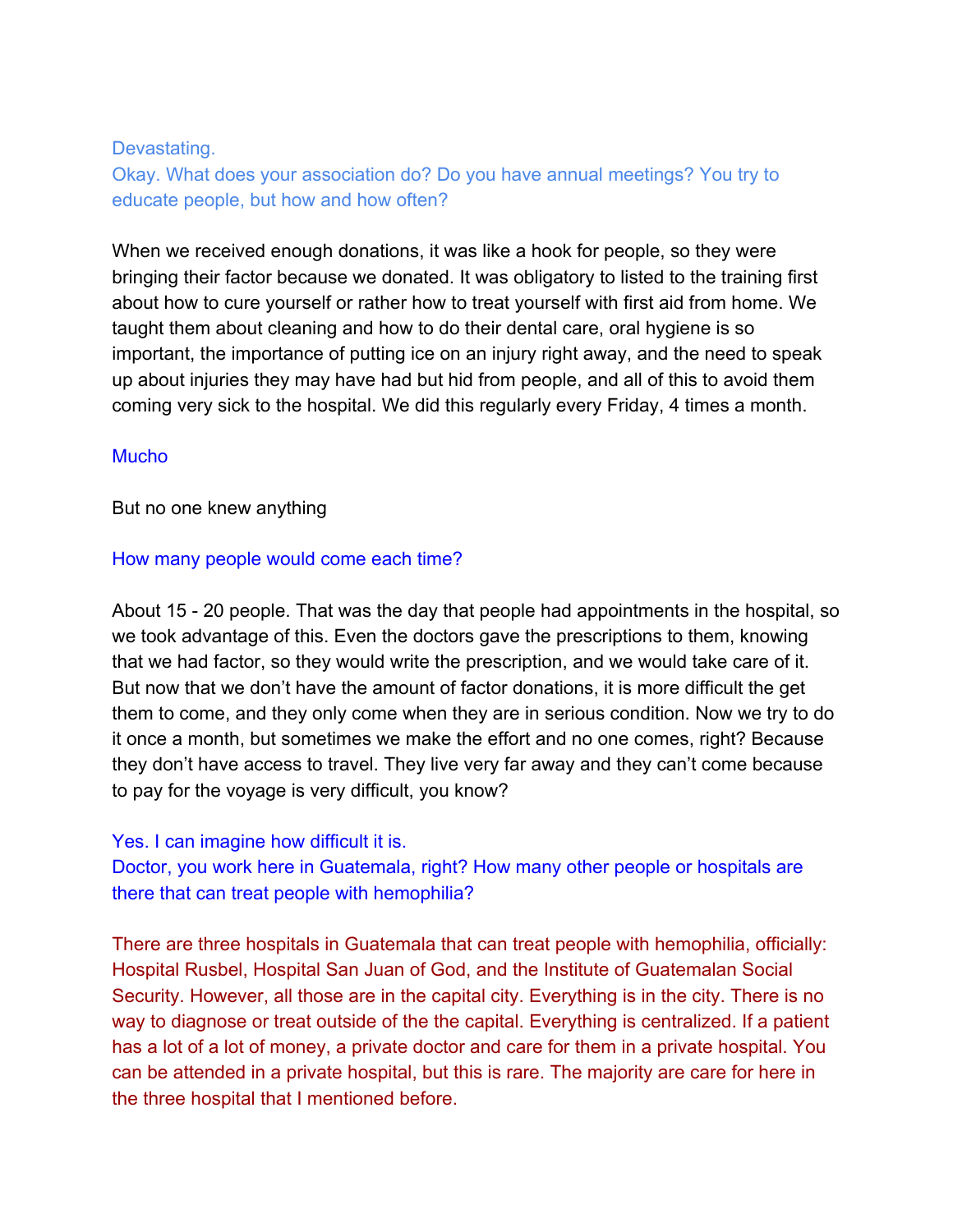#### So, if you live far away…?

No. If you live far away, you have to come to the capital. There are many people who, when they see the illness and the seriousness of the illness, come to live in the capital. They come with all that that entails - leave their jobs, look for another job here, leave their homes, start renting here, start from scratch.

This is one of the big problems we have with the diagnostics. It can only happen in the capital city and they can't sent the samples because they degrade. The samples in time… factor 8 gets consumed, so it isn't a valid sample. For example, there are many places here in Guatemala that are 8 hours in bus, 14 hours in bus, so when the sample arrives at the lab, it is no longer valid to quantify factor 8. So the patients have to travel, and many times when they are in a serious state in their village, they don't every make it, even to get diagnosed. They die, or if they make it to the capital, already in very serious condition, the diagnosis isn't able to happen.

This is a big problem. We lose a lot of patients. Often patients don't get diagnosed until they are 14-15 years old. They are old enough to have had to leave school during much of their illness, but nobody had ever known why or what was wrong. They never had access to a diagnosis and didn't know what to do, right? They just had to fight the pain and make efforts where they could. They have had hemorrhages without knowing that they were hemorrhages. This is the reality outside of the capital where the diagnostics happen a bit faster. It is very sad.

#### Yes, so sad.

I only have two years working with the association, and I've seen that the work that they do for their patients is very strong. If they see patients that don't have factor, they try to help them by looking for donations from patients that they know have access to factor, perhaps in excess. They move quickly to see in what ways they can help their patients. And from a psychological point of view, which is so important and very overlooked here, they support their patients. They nourish them, and when they are newly diagnosed, explaining to them how they need to take care of themselves. All of this part of the illness that deals with education they don't have in the hospitals. When they have a diagnosis - because these are 3rd tier hospitals - they are not specialized in hemophilia. They give a diagnosis and treatment, and the patient heads out the doors of the hospital without really knowing what they have or what it really means to have hemophilia.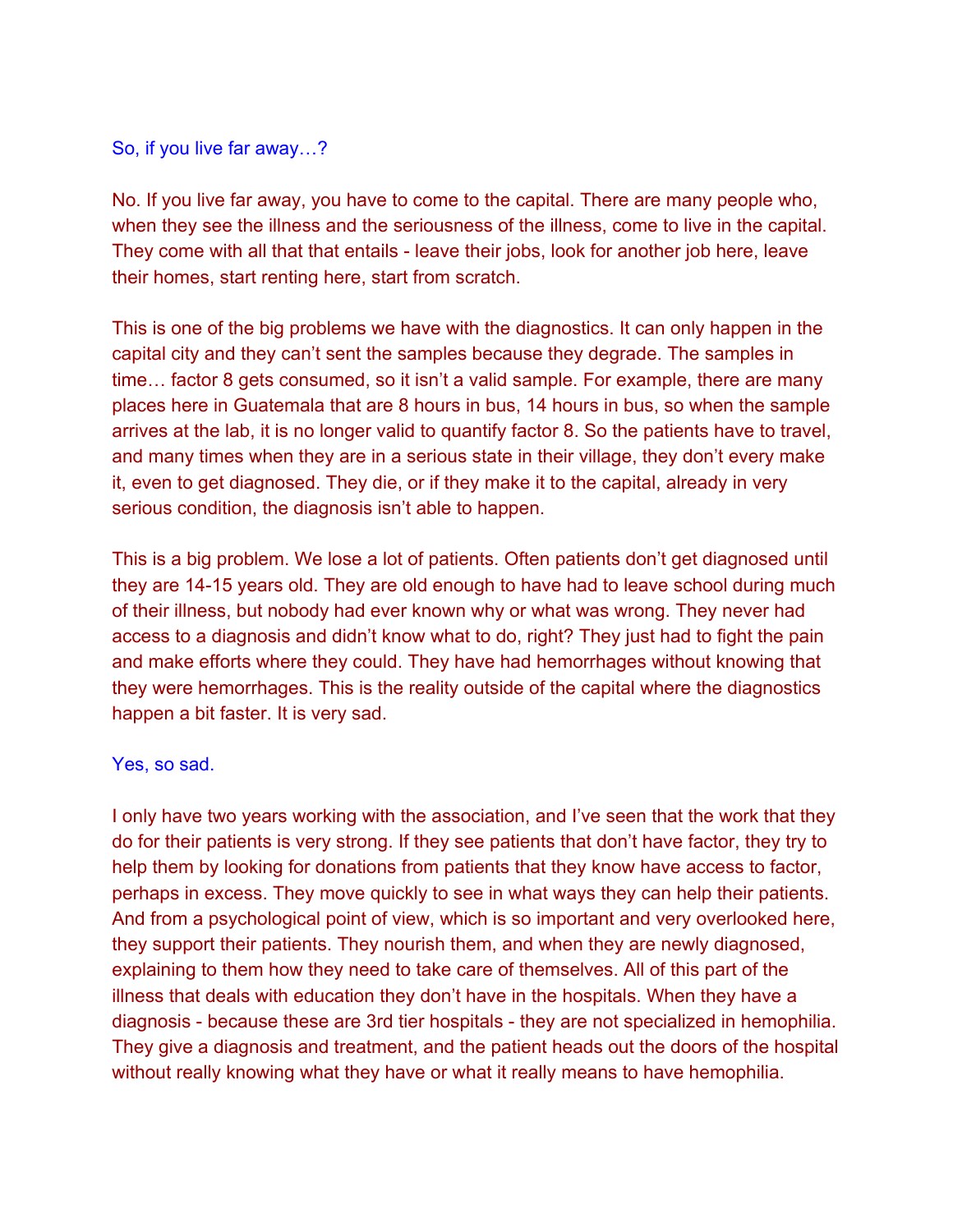### And they feel alone.

They feel alone, exactly. So, the association welcomes them, they offer playful activities twice a year, or as often as they can. The children are happy. They eat breakfast together. I know it isn't the solution, but at that time they have a discussion, they give them something to eat, and they give them a day of what they are trying to do with the minister of health. Throughout the year, they do many meetings, and they do meeting with the minister of health. They attempts to make laws, they talk with this person and that person.

Guatemala is really an unstable place politically. The leaders change very frequently. The ministers change. As you have seen, even the president changes. It really isn't a stable government. And the politicians change. You get the sensation that you are not advancing. You have to redo things or re-explain projects, but we always have hope that the World Federation of Hemophilia is helping us and supporting us. At least we know that the patients we have with hemophilia can know what kind of hemophilia they have and what level of severity they have to be able to tell how they need to take care of themselves because it isn't the same for someone with a mild form as someone with a severe form. Many times, we know they have hemophilia, but we don't know how severe, so we can't guide them with their diagnosis. You can't scare the whole world, either. Later the patient might say, "Well, not everything is happening to me that they said would happen, so they must be lying. They are trying to scare me". Everything is based on a good diagnosis to be able to help the population, to be able to give them a good education and guide according to what each patient needs.

Now, the biggest goal that we have is to be able to to a census, to be able to go to all of the areas of Guatemala, to all of the rural areas and look for the children who are bleeding where no one ones, no one orients them. They bleed and if they bleed from their nose, we help them. If they have a problem in their knee, everyone helps them, but no one know what is wrong with the child, you know? There are children who suffer and suffer until they have to have an operation of appendicitis and they die in the operating room, or whatever reason they might have to operate, sometimes it is for parasites. And they die there in the operating rooms. So the idea is to go and diagnose these children. We probably won't be able to treat them all at that time, but we will have some equipment or numbers to show to the state that we aren't just 250 in number, but we are 1000, or 2000. This really is a problem and you have to turn and look at these patients. You can't abandon them or leave them to die without treatment.

Yes, of course. How many are there registered here?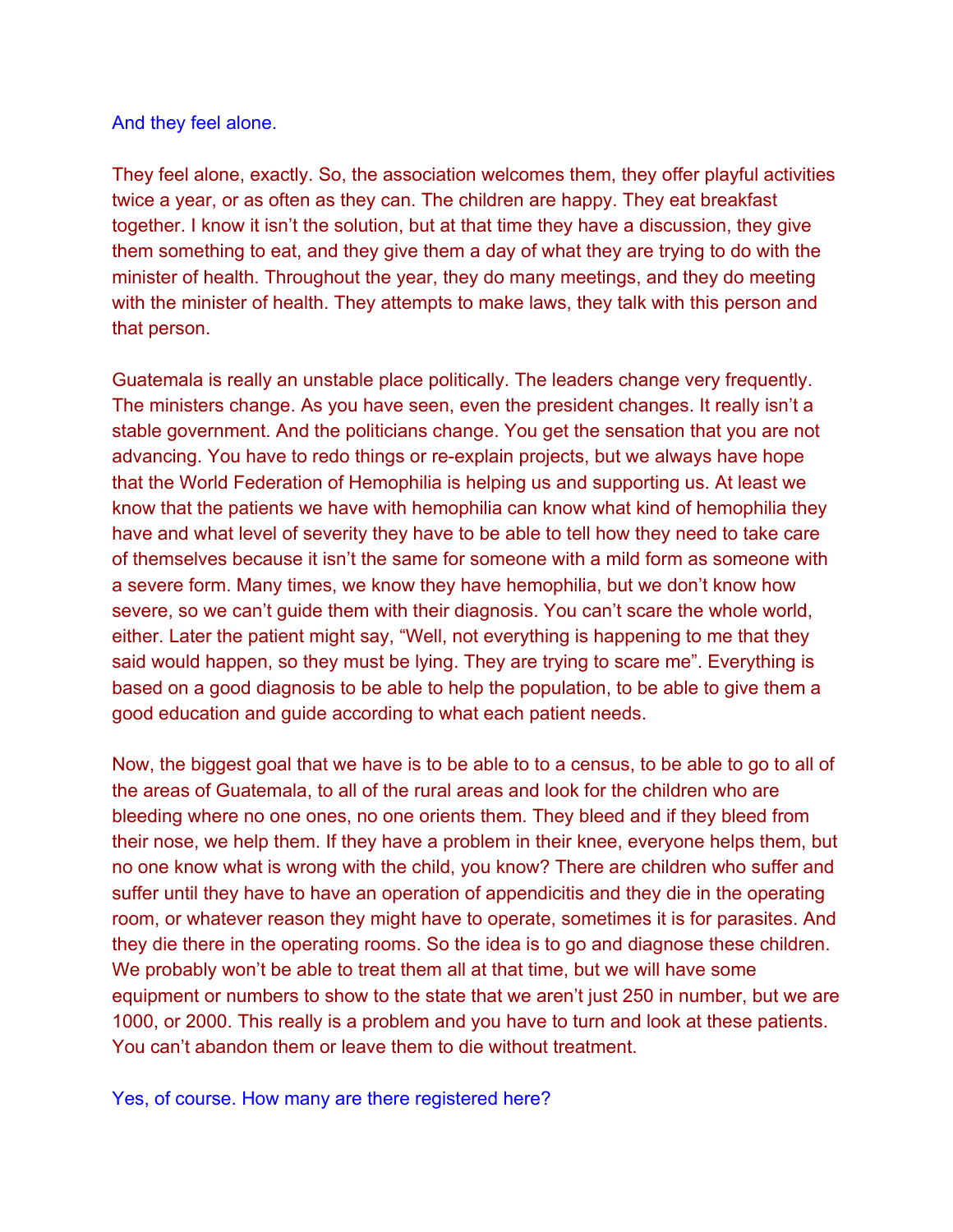In the association we have 247 registered patients.

And the population of Guatemala?

There are 17 million.

So, we know that there are....

## More.

At a minimum, 1,600, right? Without taking into account von Willebrand, which would make it much more.

We don't have that. We don't have it, because it isn't diagnosed.

Yes, you have it here, but…

Yes. We don't know. Until recently we didn't even have a way to diagnose it. It's been about a year since the tests came to be able to diagnose it. And they are expensive. They are very expensive

And one has to pay for it oneself?

In a public hospital when they have the reagents, no. But because it is so expensive, they often don't have it. If they have it, they give it to everyone, even the patients who come with factor 9, who have hemophilia B, I've seen that they give it to everyone. I imagine it is because when they open the reagents, they have to run the tests, so they give it to everyone. Those who have hemophilia A, those who have hemophilia B, so that it doesn't go to waste.

What are the goals that you have as an association today?

Our short term goal is to conclude the study that we are doing of diagnostics. Have the resources to the the educational activities that we do annually. We have to work on that daily to be able to achieve getting the resources for these trainings.

Longer term, present the project of a national census.

Long term, be able to have therapeutic guides for Guatemala for treatment on demand as well as profilaxis, which we don't have. And achieve a political state to the point where they cover treatment for patients with hemophilia, and to be able to have integral treatment. To be able to have psychologists, to be able to have dentists who are specialists, to be able to have traumatologists who are specialized, because the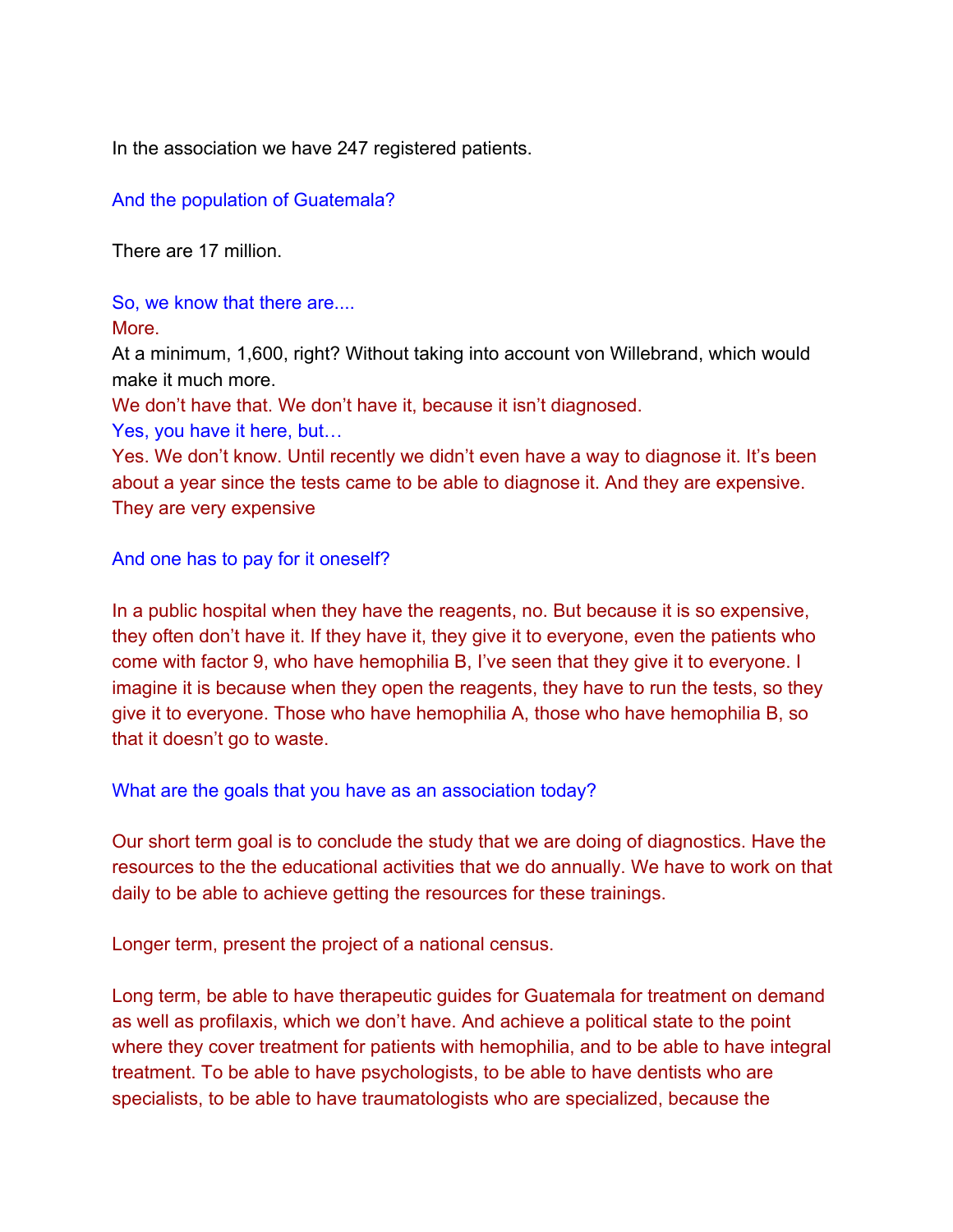patients often go to just any traumatologist and the patients go in and tell them that they are 20 years old, and are told that they need a prosthetic knee, without even thinking about how expensive this can be, and that every 10 years you have to change it… it doesn't make sense. It doesn't make sense. They come in saying that they are going to be operated on. The doctors don't know the risks that they are taking with their patients. So, ...

## **Education**

Yes, education. This is why it is so important to have specialized doctors and very specialized neurosurgeons, because children come in with cerebral hematomas, and the first thing the doctors want to do is drain them, without thinking about it first or putting them through other treatments first. So, the problem gets worse, right? We need unity.

How did you get involved in all of this?

How did I get involved? I came to Guatemala and I started working in the Cancer Institute. There was a was a hematologist who, sadly, passed away. I came to work in his place. That doctor supported the Hemophilia Association, so through him, they contacted me.

I studied in Barcelona, in the Vall D'Hebron Hospital and there was the union of hemophilia of Barcelona. We saw patients, all of the urgent hemophilia patients came to us and we did a rotation in hemophilia, so I was familiar with the illness, and I knew how it was treated.

When they started to explain to me how things were done in Guatemala, I fully committed myself because these are things that touch you. When I saw the children in Spain, how they ran, they came and went, and then when I saw the children here in Guatemala in wheelchairs, dragging their feet, I said no. You don't need anything more than that. You see the children, and you get involved.

You have to do it.

You have to do it, absolutely, yes.

Also, tell them that the Center brought us together.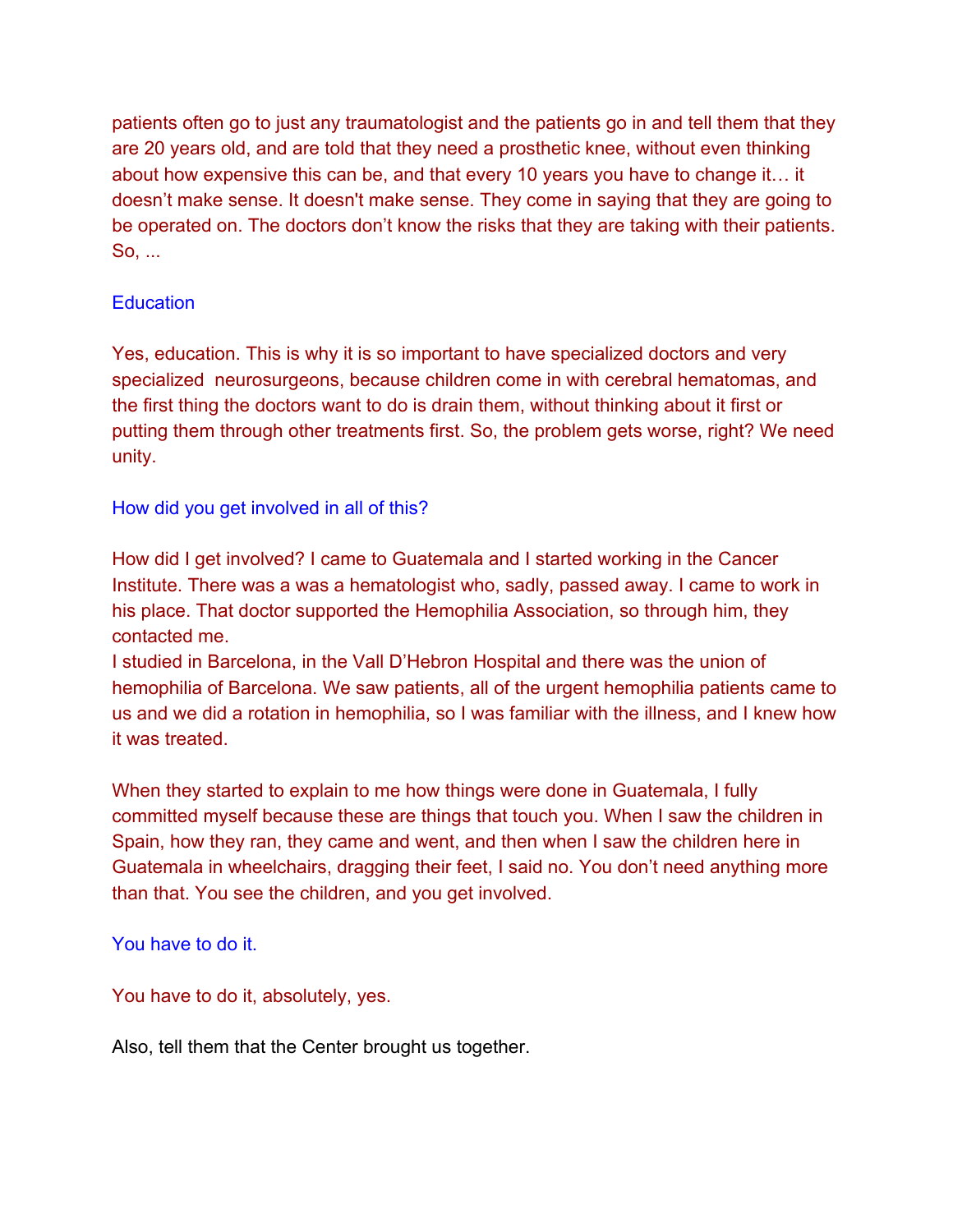Yes. There was a Center that come to be with the idea that the State would give the drugs, and you could contract specialized doctors. And the idea was that I would work in this Center. But really we weren't able to achieve this. There were always promises with the government. They would be at the point of signing something, but it never became a reality to have the integral center to manage.

## The goal is to have another?

Yes, yes, absolutely. Our goal is to have a Center. Where the children don't…. There comes a time when a child doesn't feel ill. They have a condition that you can treat, but they don't have the sensation of being sick. Because they go to third-level hospitals. That is where they have to go, alongside patients who are dying. While they are in a seat waiting, they can see someone dying off to the side. This is the life of these children.

## What is a third-level hospital?

Third-level? They are hospitals that treat cancer, big things, serious things. Invalids, accidents, major surgeries, patients who are hooked up to tubes. So, the children grow up seeing people hooked up to tubes, because, unfortunately, in Guatemala… in other countries, a person hooked up to tubes is in an intensive care unit, but here no, you see them in the emergency hallway because there is no where else to put them. So, they put them in tubes and the keep them ventilated in the hallway.

So, all of this the children see. Or the adults, the youth. Because in Guatemala, until 12 years of age they treat you in pediatric hospitals. At 13, when you are still a child, you have to go to the adult hospital and see all of that. A visit to the hospital is to find yourself among a mountain of calamity. And they grow up like this, with this trauma of being sick and living with this illness.

In Guatemala, the hemophiliac children are also very malnourished. They associate it with the illness. They say it is because of the illness. But really, if they had proper treatment, the children wouldn't be that way. They would be able to do exercise, they would be able to develope their muscles, but they are all bones.

Yes, we see that in the United States, children can lead lives that are almost completely normal.

Exactly. Here you see the children, and… at the beginning, I had the idea that it would be like the children I saw in Spain. I wondered, why are the children here malnourished?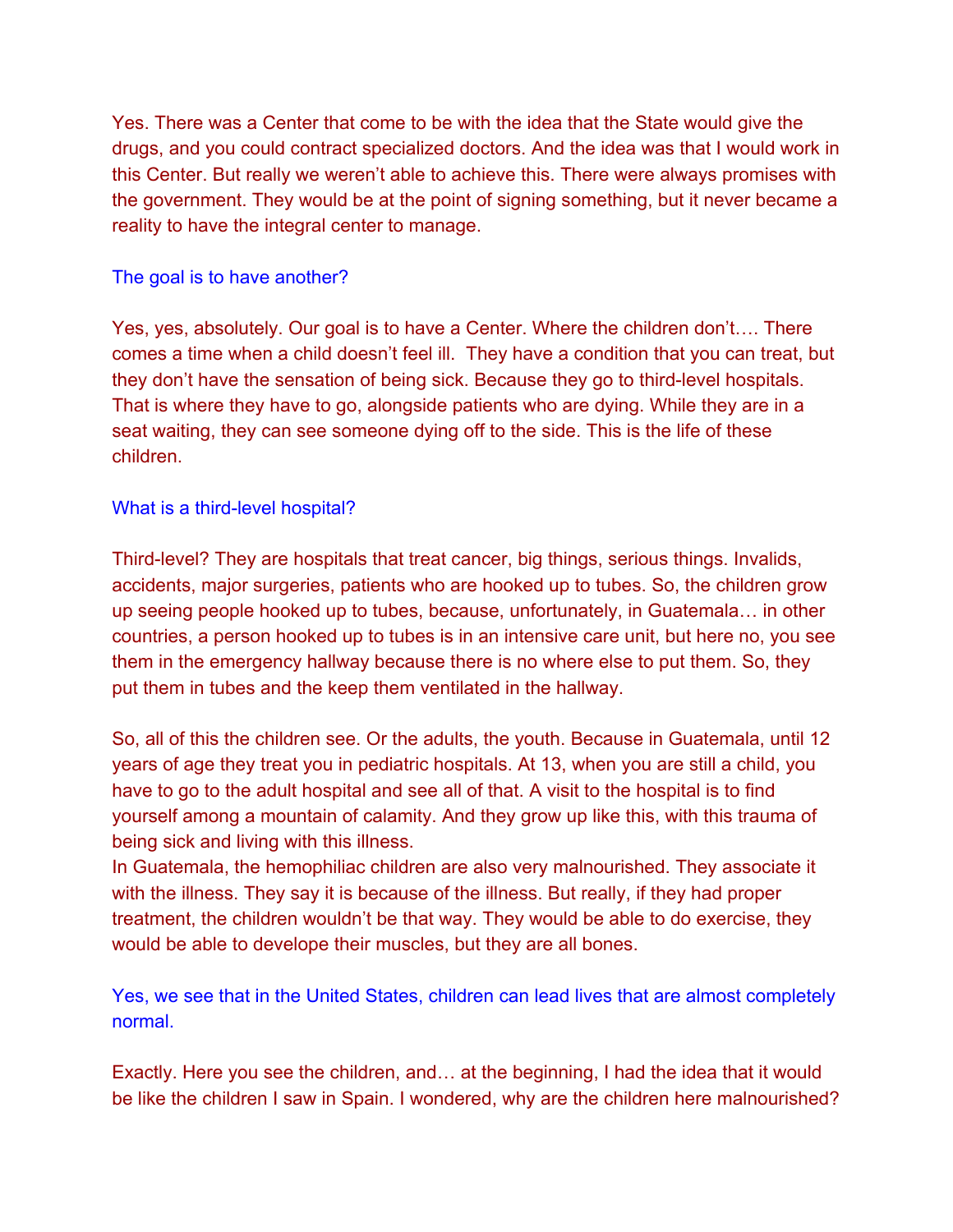And they had told me that it was because of their illness. I thought, no, it's not because of your illness. But, later I understood that without factor, they can't be mobile.

One of the principle problems that we have with the patients because of the fact that they don't have factor is that they suffer from pain. Probably their main problem isn't even the serious hemorrhages, but … I mean it isn't even the patient seeing that they are bleeding, but it is the pain that they suffer day in and day out. They wake up and already have hemophilic arthropathy. They have a lot of pain. They wake up with a lot of pain. To articulate how to move and start the day, start with pain, we don't have it. There isn't pain management. These patients don't have a center, a place to go. They don't have… they have external consultations for questions, normally for about 5-10 minutes during which there isn't proper pain management. For many of the patients for pain, the mothers give aspirin. They give anti-inflammatories or steroids which make them bleed more. In severe cases, they don't have access to morphine or access to effective pain management. So, we see that we don't have effective treatments for the patients, but we also don't have palliative treatments. So, really these are children who live a life of suffering. There are very painful features. Even if they are in an agreeable environment, often the simple act of moving one leg that has a bleed reminds them of the pain. I've never seen knees like the ones I see here in Guatemala or elbows like the ones I've seen here. This has to hurt. And it hurts every day. Really, pain is the thing they suffer from the most here in Guatemala, and it is the most sad - that they live their entire lives with pain.

### And how can they study or work like that?

Of course, definitely, you can't have a life. They are not going to play. They don't have a mind to study. They can't work. Everything is difficult for them. There are patients that manage to get a job in their adult lives (because someone was kind to them) and are able get on social security, but there are people who are not able to fulfill their jobs. So, someone give them a job, but later they can't fulfill it.

We have a patient who is a nurse. He chose to study nursing, probably because of his own illness, but he can't do the work because he goes with crutches and when he has to do things, he does them with pain. He is receiving prophylactic treatment, but he already has a lot of joint issues in his knees and and ankles and he is wounded. Even though he receives factor, he always has pain. And he doesn't receive sufficient factor. So, he suffers. And he suffers psychologically. He says to me that people think he is lazy and doesn't want to do his work. So, he starts to work, and starts to work, but after a week he can't anymore because he is in bad shape with his joints.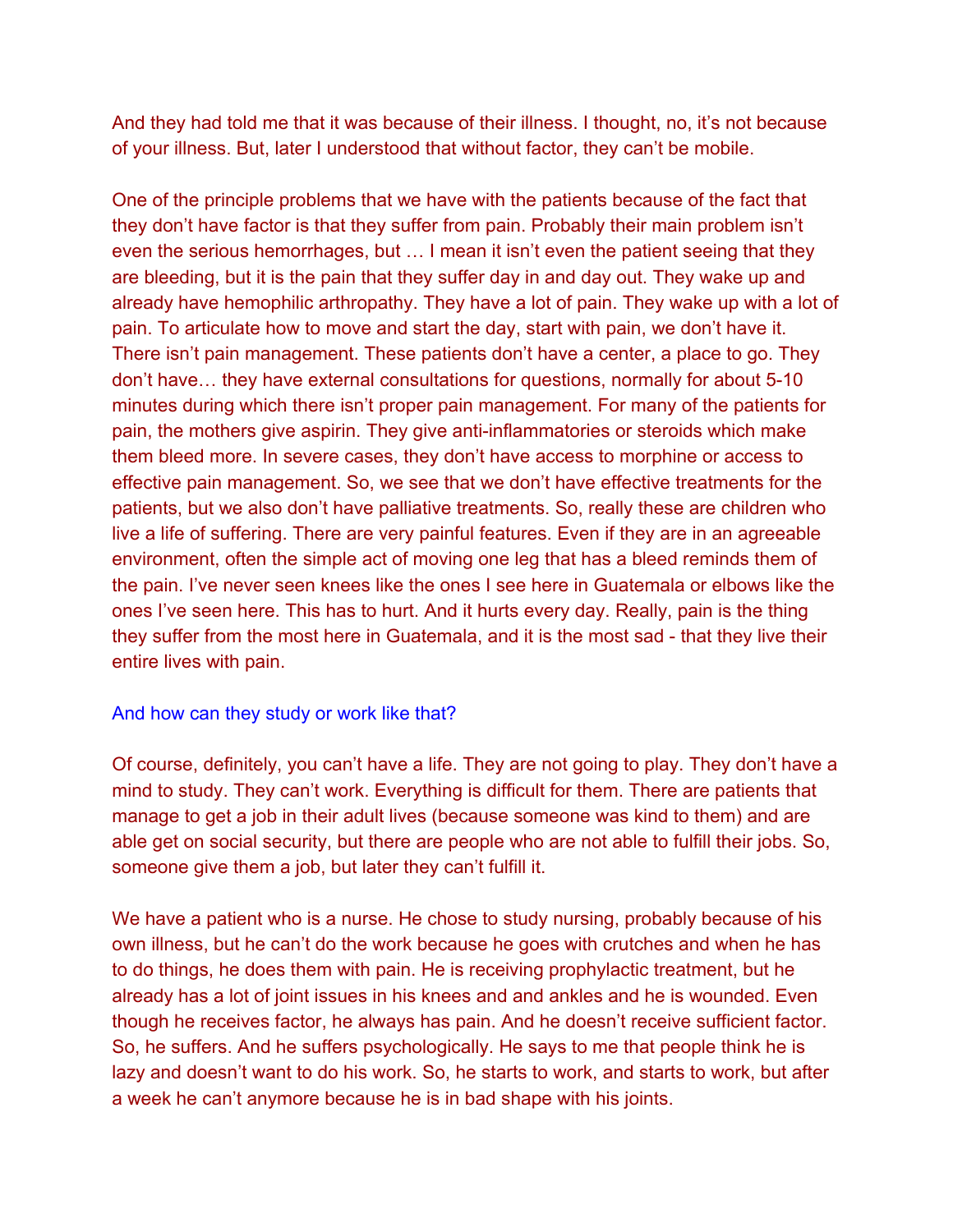We spoke about how an illness that you don't see. When you don't see it, it is difficult because people judge.

Yes, because for him, everything hurts, but he's "lazy" because no one sees it. Another part of it is dignity. He's not going to go around crying in front of everyone and and saying that it hurts. It's complicated. To live a life of labor, if we don't take care of them when they are young, later when they are bigger and start working to be able to have the right to factor, their life is already destroyed. You can't rescue - it is difficult to rescue them when they are adults.

#### What hope do you see for these people? Is there hope?

The hope is that we can have unity in the way that we treat them. Where those who have this chronic condition, can have good pain management, good physical therapy that will improve their muscle strength, and attempt to introduce them to societies from a psychological point of view. From all points of view, including genetic, because here, there is no genetic counseling. There are many people who have a brother who is a hemophiliac, and they, the sisters - who have sons, sons with hemophilia. They are carriers and they have sons with hemophilia, so … really, the system is failing, because they probably couldn't adequately inform these people. That patient continues to suffer. Suffering for their brothers, and now suffering in the flesh with their children. The truth is there is no effective control on this point of education, because if we don't have sufficient education for the patients, their sisters are even more forgotten in this world. The sisters don't attend the discussions. We would like to have those discussions. The thing is, how do you get the rural populations to come to the discussions? As Marisol has said, you get the people to come to the discussion when you have factor. They know that factor is very expensive, so they make the grand effort to come (borrow money…), but to borrow money just to come to a discussion, they don't see the value. So, there really isn't a way to bring them to the city.

Also, I wanted to add that, what happened to me when my son was 12 years old and had spent three weeks in the hospital and one outside, you know, there cam a time when he had a hematoma and he said that it would be better if we let him die. You know? Because he felt that he was a heavy burden for us, including economically because we had been living on a tight budget to afford his medication. He's not the only one who has felt that way. There are many hemophiliacs who feel that it would be a comfort and they know that we understand and say, "look, it's just better to let us die", you know? Because we are not just a physical burden, but also a financial burden. So,